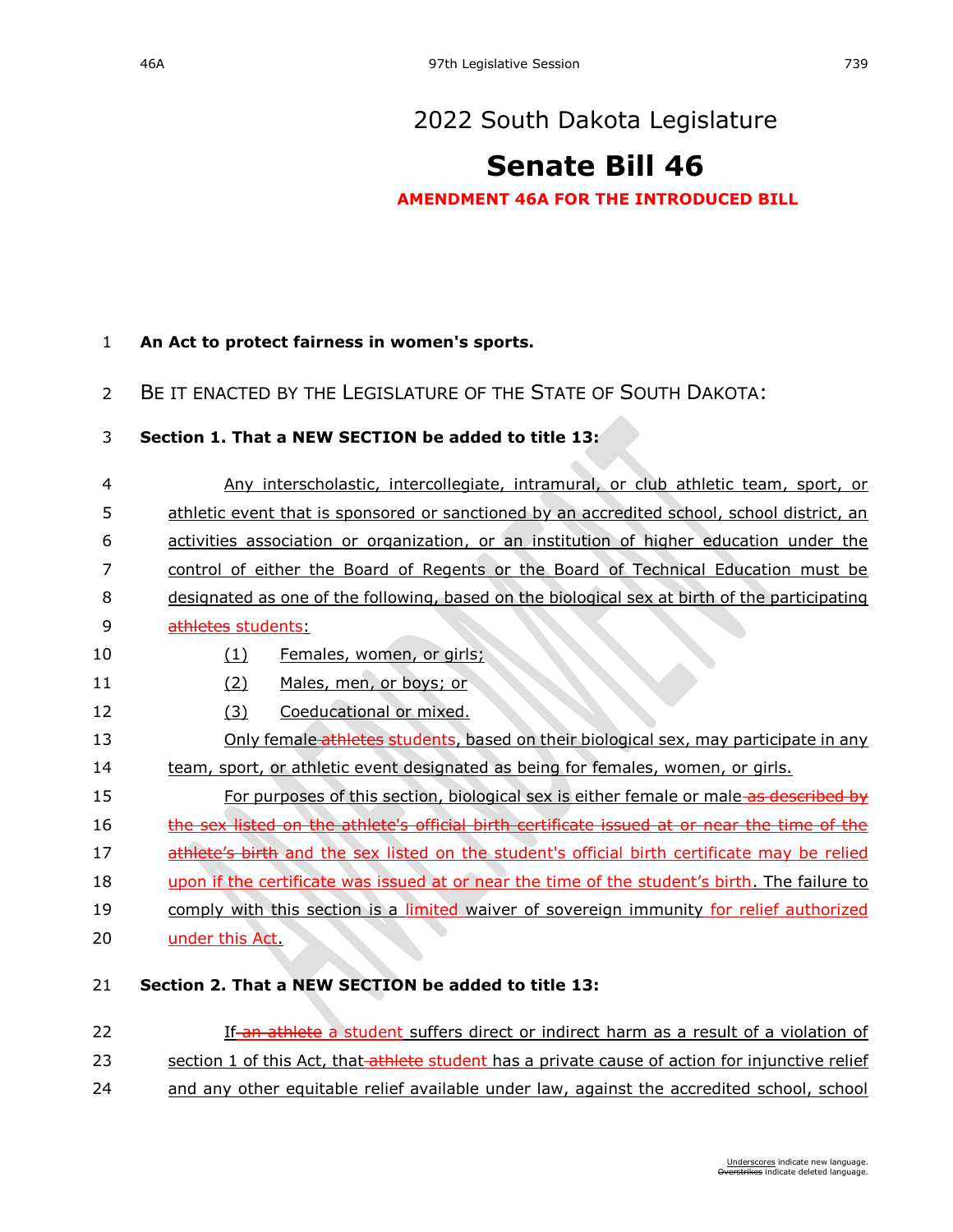46A 22 739

 district, activities association or organization, or institution of higher education under the control of either the Board of Regents or the Board of Technical Education that caused the harm. 4 If an athlete a student is subjected to retaliation or other adverse action by an accredited school, school district, activities association or organization, or institution of higher education as a result of reporting a violation of section 1 of this Act to an employee or representative of the school, school district, activities association or organization, institution of higher education, or to a state or federal governmental entity having 9 oversight authority, that athlete student has a private cause of action for injunctive relief and any other equitable relief available under law, against the school, school district,

- activities association or organization, or institution of higher education. In addition, no
- 12 governmental entity may investigate a complaint or take any adverse action against an
- 13 accredited school, school district, activities association or organization, or institution of
- higher education, or any employee or governing board member of the foregoing for
- 15 compliance with section 1 of this Act.

## **Section 3. That a NEW SECTION be added to title 13:**

# **If an accredited school, school district, or institution of higher education under the** 18 control of either the Board of Regents or the Board of Technical Education suffers any direct or indirect harm as a result of a violation of section 1 of this Act, that school, school district, or institution of higher education has a private cause of action for injunctive relief and any other equitable relief available under law, against the governmental entity, licensing or accrediting organization, or activities association or organization.

## **Section 4. That a NEW SECTION be added to title 13:**

 No governmental entity, accredited school, school district, or institution of higher 25 education may be liable to any athlete student for its compliance with section 1 of this Act. A civil action under sections 2 or 3 of this Act must be initiated within two years from the date the alleged harm occurred. Any party prevailing on a claim brought under sections 2 or 3 of this Act is entitled 30 to reasonable attorney's fees and costs.

## **Section 5. That a NEW SECTION be added to title 13:**